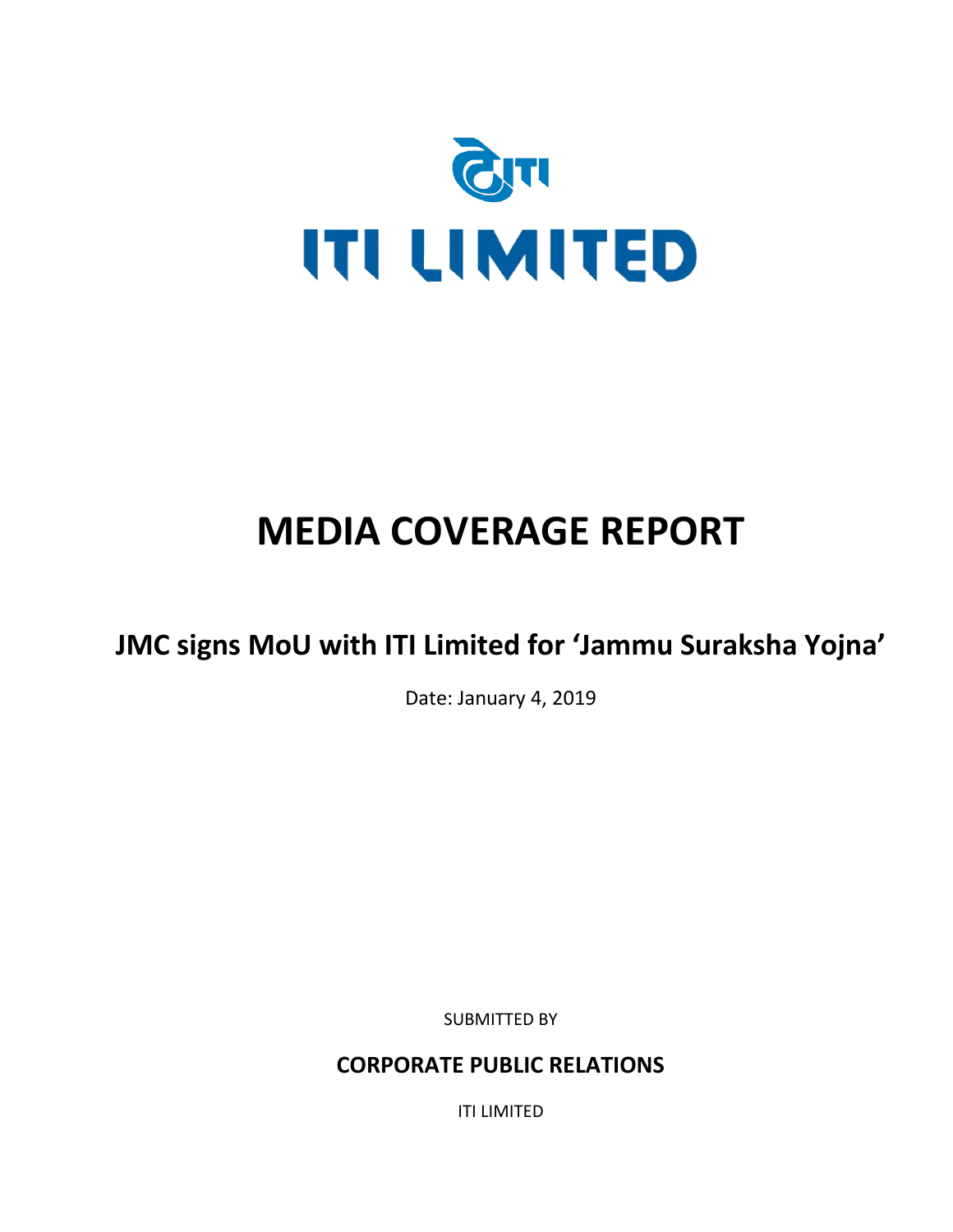### **INDEX**

| SI.<br>No.     | Name of the<br><b>Publication</b> | Date of<br><b>Publication</b> | <b>Website Link</b>                                                                                                                                               |
|----------------|-----------------------------------|-------------------------------|-------------------------------------------------------------------------------------------------------------------------------------------------------------------|
| $\mathbf{1}$   | Daily Excelsior                   | 4 Jan 2019                    | http://www.dailyexcelsior.com/jmc-signs-mou-with-iti-limited-for-<br>jammu-suraksha-yojna/                                                                        |
| $\overline{2}$ | <b>State Time</b>                 | 4 Jan 2019                    | http://news.statetimes.in/jammu-surakhsa-yojana-jmc-signs-mou-<br>with-iti-ltd-for-providing-affordable-home-security-solution/                                   |
| 3              | The Tribune                       | 4 Jan 2019                    | https://www.tribuneindia.com/news/jammu-kashmir/jmc-to-<br>launch-smart-home-security-system/708195.html                                                          |
| 4              | <b>Early Times</b>                | 4 Jan 2019                    | https://www.earlytimes.in/m/newsdet.aspx?q=251922                                                                                                                 |
| 5              | Shafaqna                          | 4 Jan 2019                    | https://in.shafaqna.com/EN/AL/413814                                                                                                                              |
| 6              | <b>Business</b><br>Standard       | 5 Jan 2019                    | https://www.business-standard.com/article/pti-stories/jammu-<br>municipal-corporation-signs-pact-to-provide-smart-home-security-<br>solutions-119010400407_1.html |
| 7              | <b>Business Today</b>             | 5 Jan 2019                    | https://www.businesstoday.in/pti-feed/jammu-municipal-<br>corporation-signs-pact-to-provide-smart-home-security-<br>solutions/story/306755.html                   |
| 8              | The News Now                      | 5 Jan 2019                    | http://www.thenewsnow.co.in/newsdet.aspx?q=68618                                                                                                                  |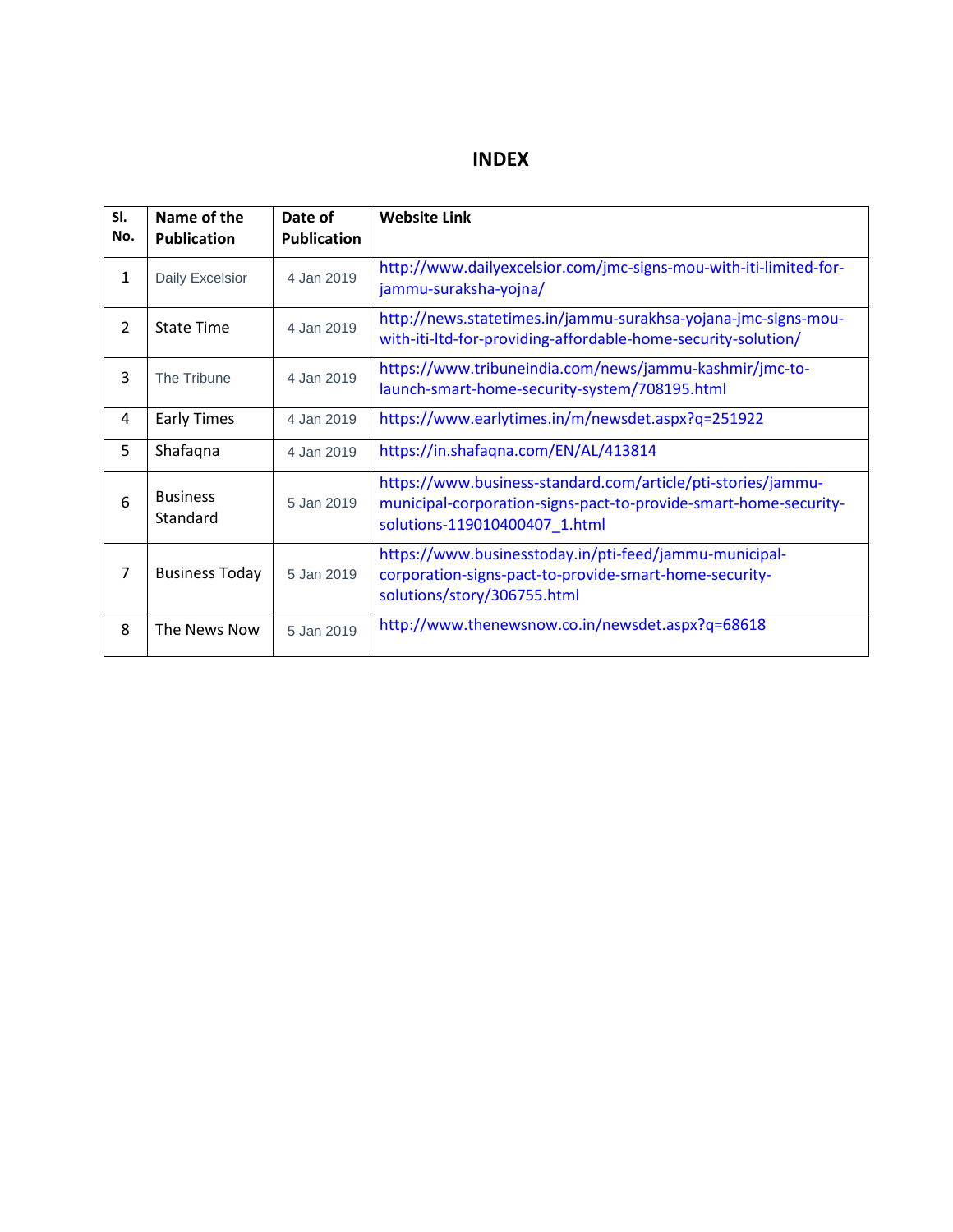|            | <b>Publication: Daily Excelsior</b>                                                    |
|------------|----------------------------------------------------------------------------------------|
| <b>QTI</b> | <b>Date: 4 Jan 2019</b>                                                                |
|            | Link: http://www.dailyexcelsior.com/jmc-signs-mou-with-iti-limited-for-jammu-suraksha- |
|            | voina/                                                                                 |

#### **JMC signs MoU with ITI Limited for 'Jammu Suraksha Yojna'**

**Publication -** Daily Excelsior **Source –** Bureau **Edition -** Online Web **Publish Date -** 4 Jan 2019 **Language –** English

For implementation of 'Jammu Surakhsa Yojna' project in the city, Jammu Municipal Corporation has signed a Memorandum of Understanding (MoU) with ITI Limited – a Govt of India undertaking.

The project, titled 'Jammu Surakshsa Yojna' will be implemented by Jammu Municipal Corporation and ITI Limited. Any citizen/resident of Jammu City desirous of having his/her home security solution may approach ITI Limited through Sewa Kendras to be established by ITI Limited in different wards of JMC. This is first of its kind initiative taken by Government Department towards the general public personal security.

A proposal for providing affordable home security solution to residents of Jammu City was placed before the General House in its meeting held on December 15, 2018 by the Deputy Mayor, JMC, for consideration and the same was unanimously passed by the house. The MoU in this regard was signed by Pankaj Magotra, Commissioner, JMC with the firm ITI Limited.

As per the instant proposal, ITI Limited will provide the services/equipments to the citizen's of Jammu City at a subsidized cost of Rs 10,000 plus applicable taxes on the monthly installment of Rs 500 only. The ITI Limited will provide a High Definition indoor IP based camera with embedded Artificial Intelligence technology, one High Definition IP based PTZ outdoor camera with Artificial Intelligence, Dual Audio Interaction between recording set mobile phone (For Live Video Conferencing), Artificial Intelligence embedded Theft alert (Real Time), Artificial Intelligence embedded Burglary alert (Real Time), Fire Alert, two Wireless Door Alarm sensor set (AI Electro Magnetic Waves Technology), Cloud recording and dedicated Android & IOS App with 20 months warranty.

In case of any emergency, customer can click SOS button and the contact details of the subscriber will be shared with the control room and three registered contacts for back up help.

Subsidized cost of the product is Rs. 10,000 plus applicable taxes. Customer will pay in deferred payment basis in easy monthly installment of Rs 500 per month. They will pay six months advance as security with banking charges and installation charges. This six-month security advance will be adjusted as 15th to 20th installment and after that product ownership will be transferred to customer name.

One month installment will be waived off for Government employees.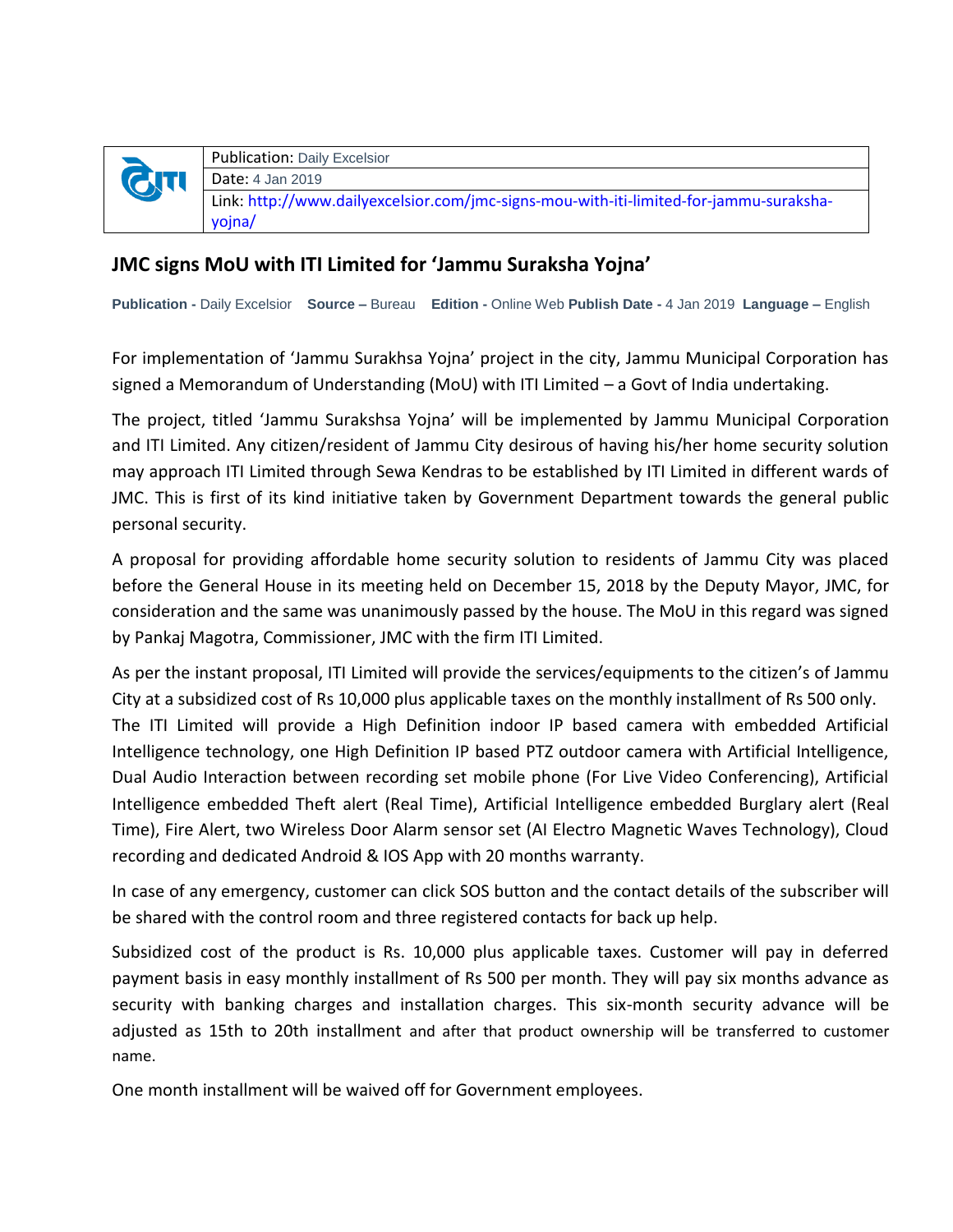

Publication: **State Time** Date: 4 Jan 2019 Link: [http://news.statetimes.in/jammu-surakhsa-yojana-jmc-signs-mou-with-iti-ltd-for](http://news.statetimes.in/jammu-surakhsa-yojana-jmc-signs-mou-with-iti-ltd-for-providing-affordable-home-security-solution/)[providing-affordable-home-security-solution/](http://news.statetimes.in/jammu-surakhsa-yojana-jmc-signs-mou-with-iti-ltd-for-providing-affordable-home-security-solution/)

## **Jammu Surakhsa Yojana: JMC signs MoU with ITI Ltd for providing affordable home security solution**

**Publication - State Time Source –** Bureau **Edition -** Online Web **Publish Date -** 4 Jan 2019 **Language -** English STATE TIMES NEWS

JAMMU: In a country-first, Jammu Municipal Corporation on Thursday signed a Memorandum of Understanding (MoU) with ITI Limited for providing Jammu Surakhsa Yojana Project to the residents of Jammu city.

On the occasion, Deputy Mayor JMC, Purnima Sharma, JMC Commissioner Pankaj Magotra, Secretary JMC, Sunaina Sharma and official of ITI Limited were also present.

Briefing media persons, Deputy Mayor JMC, Purnima Sharma said "A proposal for providing affordable home security solution to residents of Jammu city was placed before the General House meeting on December 15, 2018 which was unanimously passed by the house."

"Any resident of Jammu City desirous of having his/her home security solution may approach ITI Limited through Sewa Kendras to be established by ITI Limited in different wards of JMC," she added.

A first of its kind initiative taken by government towards the general public personal security, a Memorandum of Understanding (MoU) in this regard has been signed by Pankaj Magotra, Commissioner, Jammu Municipal Corporation with the representatives of ITI Limited.

"As per the instant proposal, ITI Limited will provide the services/ equipments to the citizen's of Jammu City at a subsidized cost of Rs 10,000 plus applicable taxes on a monthly installment of Rs 500 only. The personal security included one High Definition indoor IP based camera with embedded artificial intelligence technology, one high definition IP based PTZ outdoor camera with artificial intelligence, dual audio interaction between recording set mobile phone (for live video conferencing), artificial intelligence embedded theft alert (real time) and artificial intelligence embedded burglary alert (real time). For fire alert ITI Limited will provide two wireless door alarm sensor set (AI Electro Magnetic Waves Technology), cloud recording, dedicated android & iOS app with 20 months warranty," Commissioner JMC said.

"One month installment will be waived off for government employees and they have to pay only 19 installments," he added.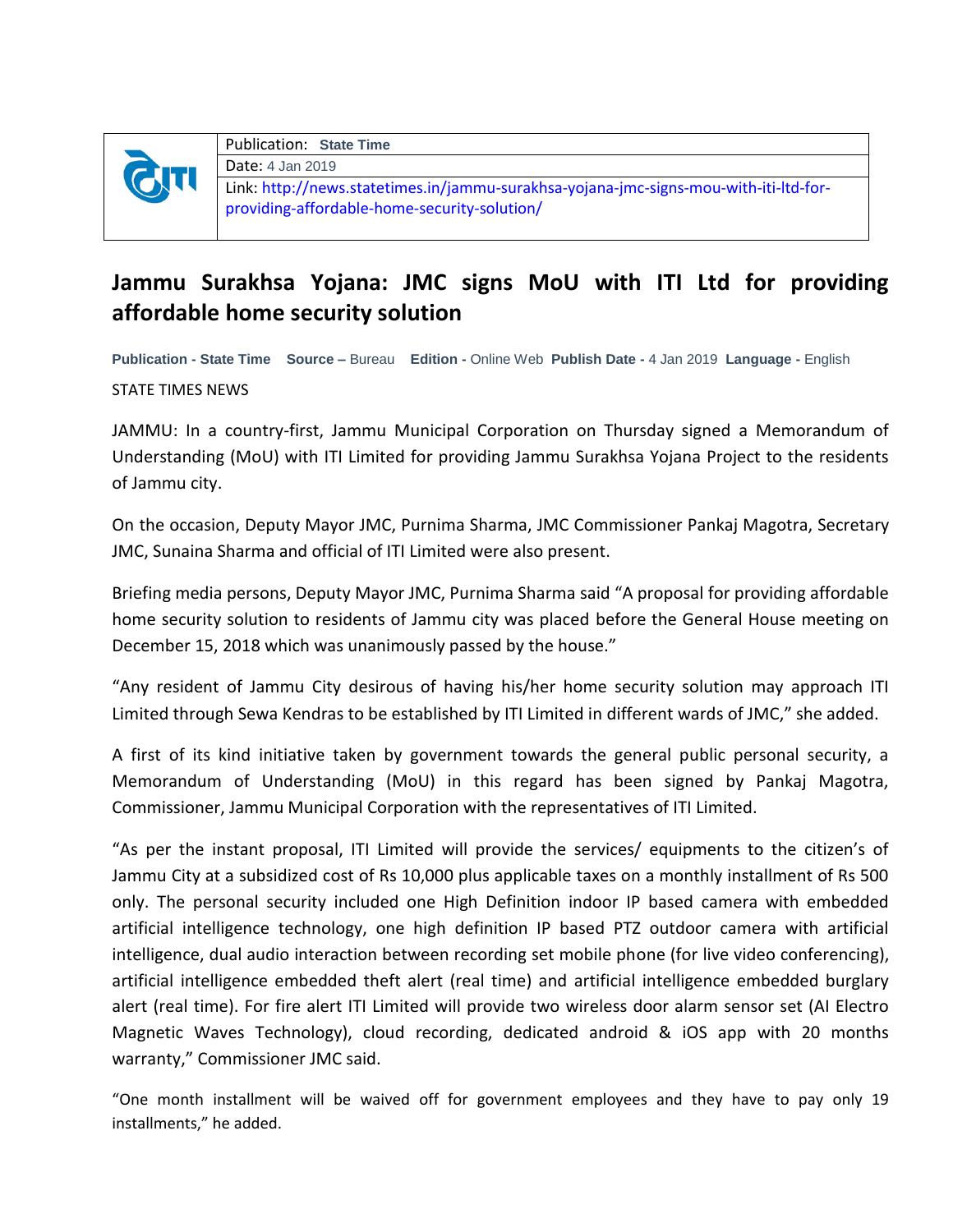

Publication: The Tribune

Date: 4 Jan 2019

Link: [https://www.tribuneindia.com/news/jammu-kashmir/jmc-to-launch-smart-home](https://www.tribuneindia.com/news/jammu-kashmir/jmc-to-launch-smart-home-security-system/708195.html)[security-system/708195.html](https://www.tribuneindia.com/news/jammu-kashmir/jmc-to-launch-smart-home-security-system/708195.html)



## **JMC to launch smart home security system**

**Publication -** The Tribune **Source –** Bureau **Edition -** Online Web **Publish Date -** 4 Jan 2019 **Language -** English

#### **Jammu, January 3**

The local Municipal Corporation will soon launch the '**Jammu Surakhsa Yojana**' in the city to provide intelligent home security solution to the residents.

JMC commissioner Pankaj Magotra **signed a memorandum of understanding with ITI Limited**, a Government of India undertaking.

The proposal was placed before the General House meeting recently and was unanimously passed. Any resident of the city willing to install a home security system may approach ITI Limited through the sewa kendras in different wards of the JMC.

As per the instant proposal, ITI Limited will provide the following services/equipment to the citizens at a subsidised cost of Rs 10,000 plus applicable taxes, payable at a monthly installment of Rs 500 only.

Its features include high-definition indoor IP-based camera with embedded artificial intelligence technology, artificial intelligence-embedded theft alert (real time), two wireless door alarm sensor sets (AI electromagnetic waves technology), in case of any emergency, the customer can click SOS button and the limited details of the subscriber will be shared with the control room and three registered contacts for back-up. — TNS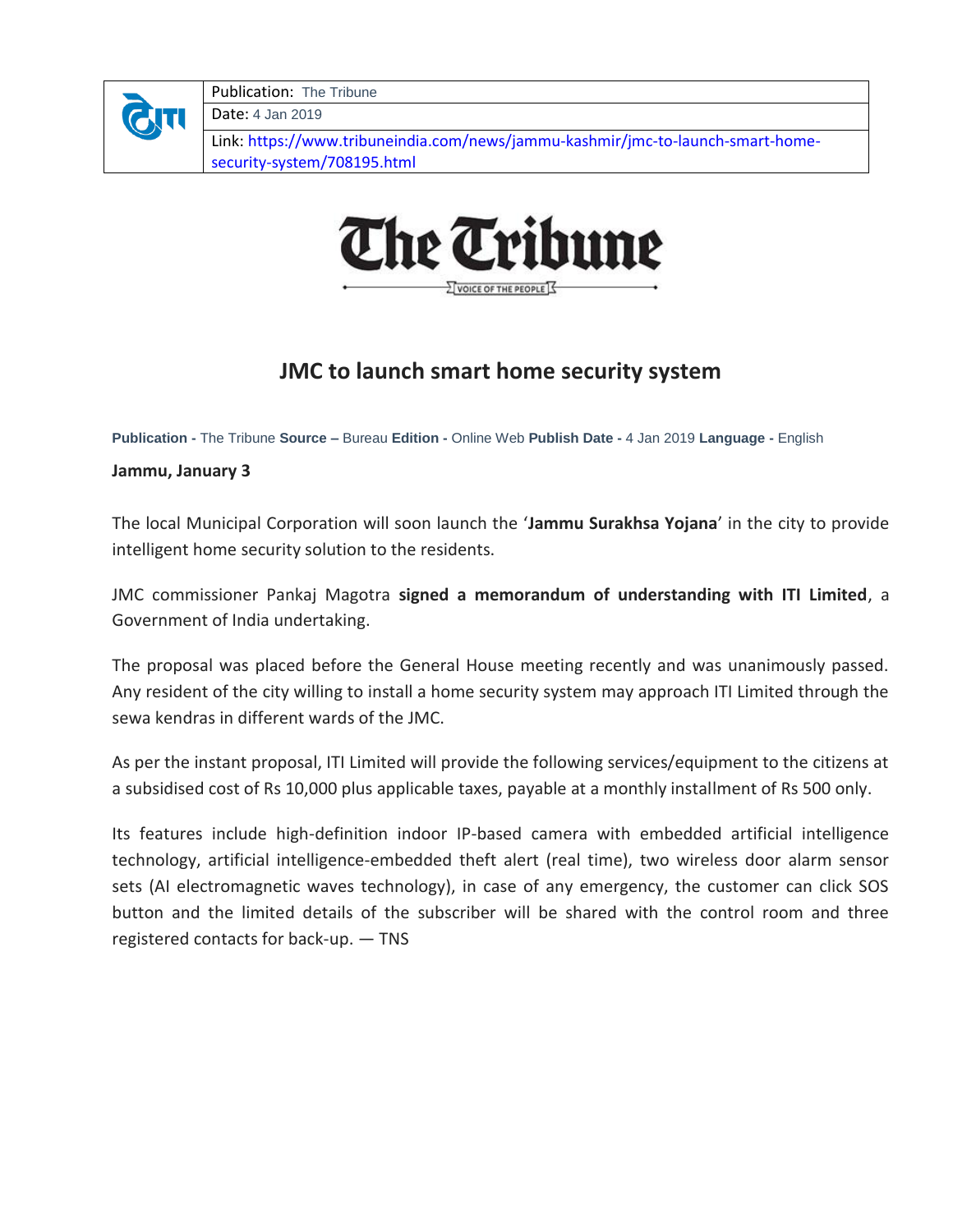

Link:<https://www.earlytimes.in/m/newsdet.aspx?q=251922>

#### **JMC signs MoU with ITI Ltd for providing security gadgets to Jammuites**

**Publication -** Early Times **Source –** Bureau **Edition -** Online Web **Publish Date -** 4 Jan 2019 **Language -** English

JAMMU, Jan 3: Jammu Municipal Corporation (JMC) has signed a Memorandum of Understanding (MoU) with ITI Limited (A Govt of India undertaking) for implementation of Jammu Surakhsa Yojna Project in Jammu city.

A proposal for providing affordable home security solution to residents of Jammu City was moved by the ITI Limited (A Government of India undertaking). The proposal was placed before the General House in its meeting held on December 15 last by the Deputy Mayor, JMC for consideration of the house. The proposal was unanimously passed by the house. The proposal titled Jammu Surakshsa Yojna will be implemented by Jammu Municipal Corporation and ITI Limited. Any citizen/resident of Jammu City desirous of having his/her home security solution may approach ITI Limited through Sewa Kendras to be established by ITI Limited in different wards of JMC. A MoU in this regard was signed by Pankaj Magotra, Commissioner, Jammu Municipal Corpor-ation with the firm.

As per the instant proposal, ITI Limited will provide the services and equipments including one High Definition indoor IP based camera with embedded Artificial Intelligence Techno-logy, one High Definition IP based PTZ outdoor camera with Artificial Intelligence, Dual Audio Interaction between recording set mobile phone (For Live Video Conferencing), Artificial Intelligence embedded Theft alert (Real Time), Artificial Intelligence embedded Burglary alert (Real Time), Fire Alert, two Wireless Door Alarm sensor set (AI Electro Magnetic Waves Technology), Cloud recording, Dedicated And-roid & IOS App, 20 Months Warranty and Financial Security besides subscriber will get life insurance worth 1 lakh (Age 18 to 70) during warranty period of 20 months.

The services and equipments will be provided to the citizens of Jammu city at a subsidized cost of Rs 10,000 plus applicable taxes on monthly installment of Rs 500 only.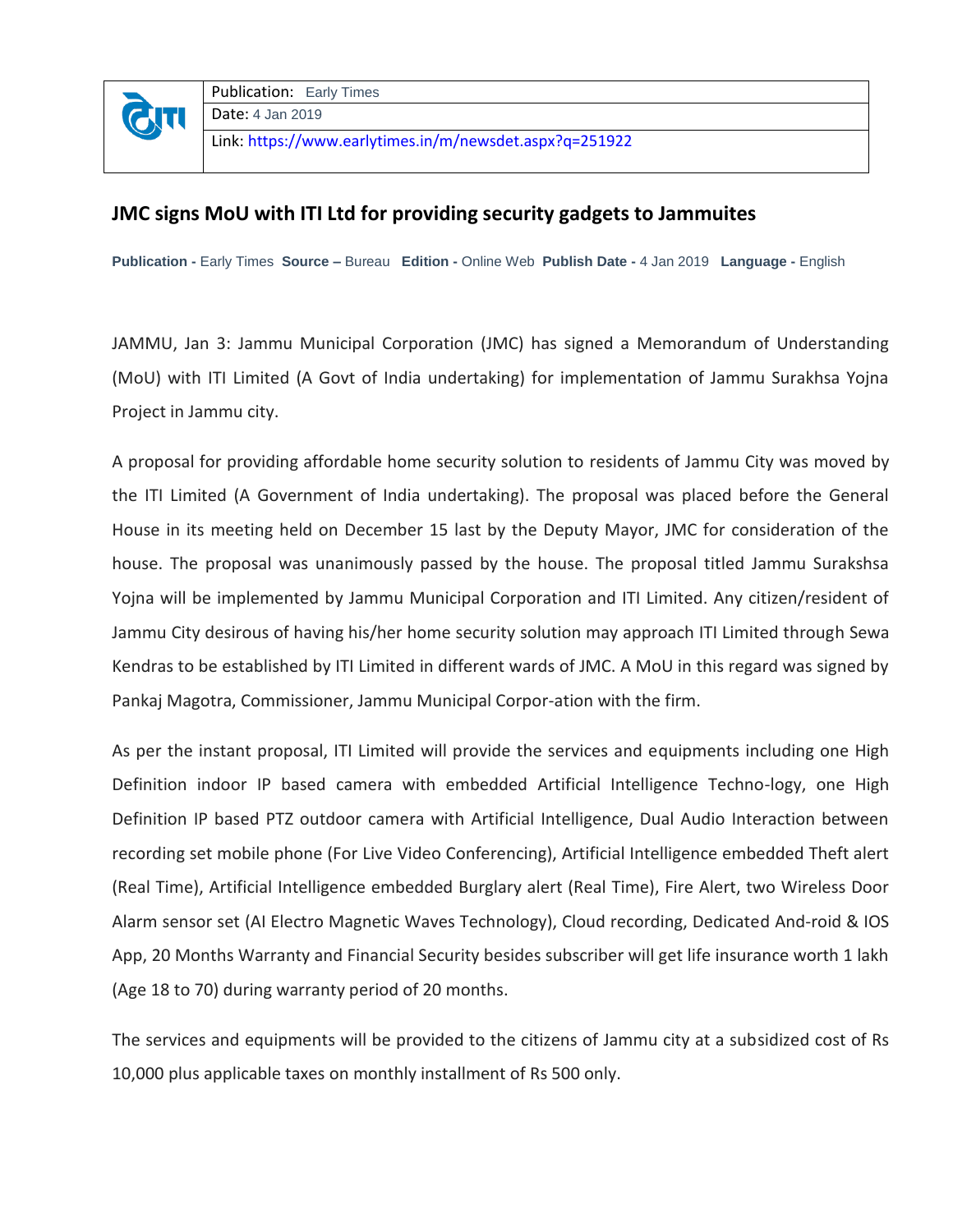

Link: <https://in.shafaqna.com/EN/AL/413814>

#### **JMC signs MoU with ITI Limited for 'Jammu Suraksha Yojna'**

**Publication –** Shafaqna **Source –** Bureau **Edition -** Online Web **Publish Date -** 4 Jan 2019 **Language -** English

Excelsior Correspondent JAMMU, Jan 3: For implementation of 'Jammu Surakhsa Yojna' project in the city, Jammu Municipal Corporation has signed a Memorandum of Understanding (MoU) with ITI Limited a Govt of India undertaking. The project, titled 'Jammu Surakshsa Yojna' will be implemented by Jammu Municipal Corporation and ITI Limited. Any citizen/resident of Jammu City [ ] The post JMC signs MoU with ITI Limited for 'Jammu Suraksha Yojna' appeared first on Jammu Kashmir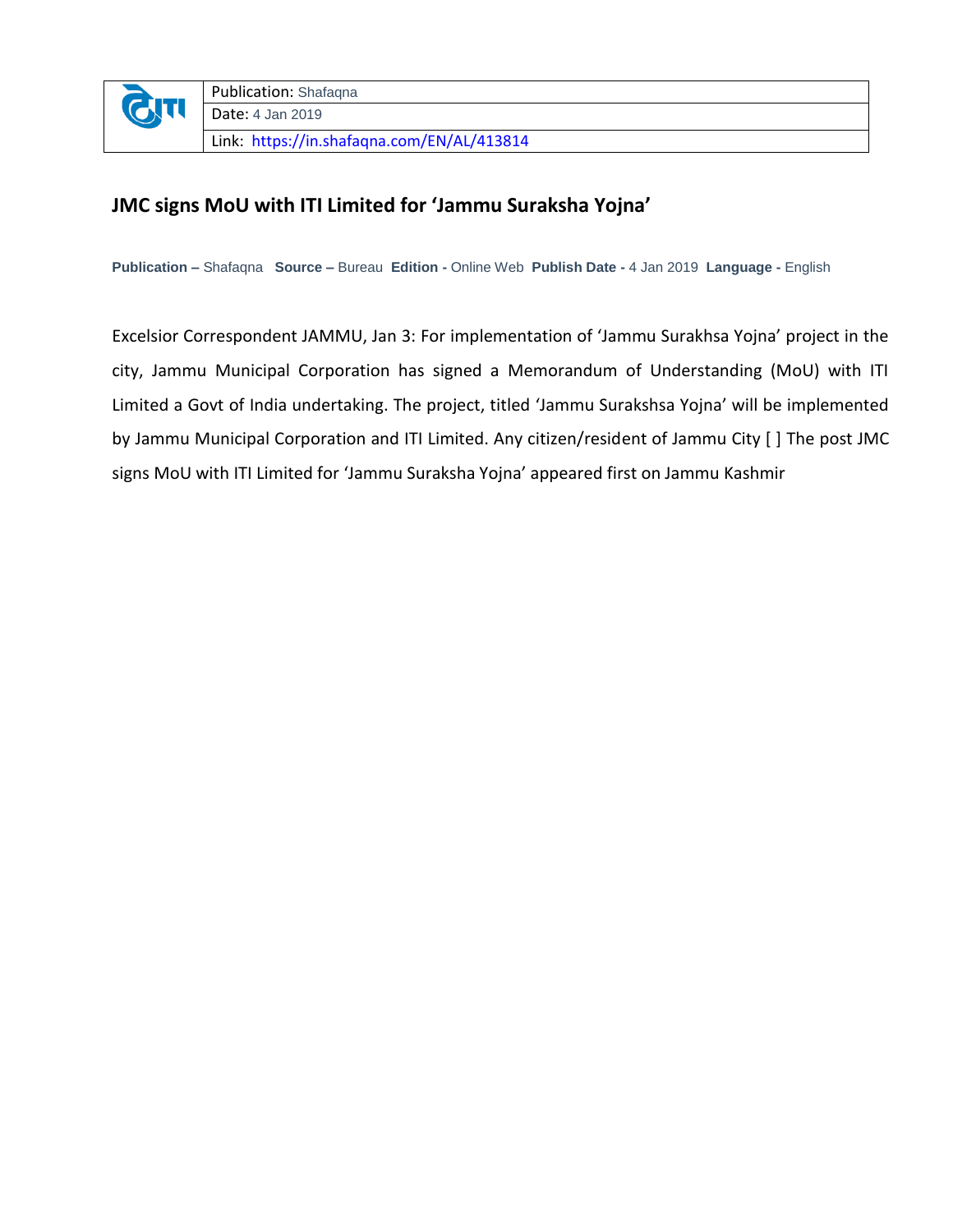|     | <b>Publication: Business Standard</b>                                                    |
|-----|------------------------------------------------------------------------------------------|
| QTI | Date: 5 Jan 2019                                                                         |
|     | Link: https://www.business-standard.com/article/pti-stories/jammu-municipal-corporation- |
|     | signs-pact-to-provide-smart-home-security-solutions-119010400407 1.html                  |

#### **Jammu Municipal Corporation signs pact to provide smart home security solutions**

**Publication -** Business Standard **Source -** PTI **Edition -** Online Web **Publish Date -** 5 Jan 2019 **Language -** English

In a first-of-its-kind initiative in the country, the Jammu Municipal Corporation (JMC) has a signed a pact with government-owned telephone equipment maker ITI Limited to provide affordable home security solutions to city residents.

An MoU was signed for the project titled "Jammu Surakhsa Yojna" on Thursday, Mayor of the JMC Chander Mohan Gupta told PTI.

The ITI limited had submitted a proposal, which was placed before the General House in December and passed unanimously, he said.

The step is being taken in view of increasing incidents of thefts in shops, other business establishments and residential areas.

Those who want to avail home security solutions under the project can approach the ITI Limited's Sewa Kendras, the mayor said.

It is the first such initiative taken by a government department, he added.

Under the project, homes will be armed with high-definition indoor IP-based camera and HD IP-based PTZ outdoor camera with embedded artificial intelligence technology.

Also, there will be artificial intelligence-embedded real time theft and fire alerts, he said.

The ITI Limited will provide the services/equipment to the beneficiaries at a subsidized cost of Rs 10,000 plus applicable taxes on the monthly installment of Rs 500.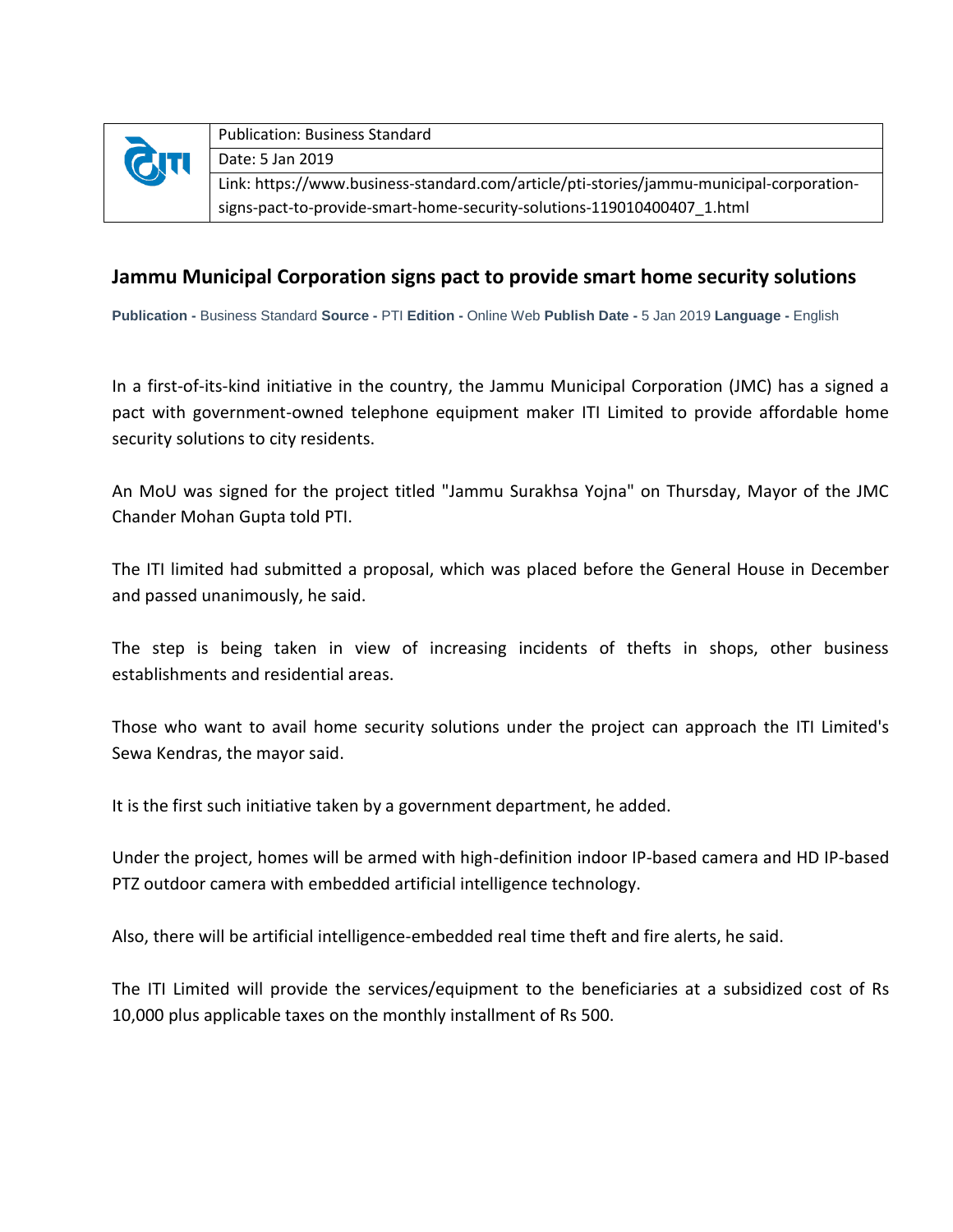

# **Jammu Municipal Corporation signs pact to provide smart home security solutions**

**Publication -** Business Today **Source –** PTI **Edition -** Online Web **Publish Date -** 5 Jan 2019 **Language -** English

In a first-of-its-kind initiative in the country, the Jammu Municipal Corporation (JMC) has a signed a pact with government-owned telephone equipment maker ITI Limited to provide affordable home security solutions to city residents. An MoU was signed for the project titled "Jammu Surakhsa Yojna" on Thursday, Mayor of the JMC Chander Mohan Gupta told PTI. The ITI limited had submitted a proposal, which was placed before the General House in December and passed unanimously, he said. The step is being taken in view of increasing incidents of thefts in shops, other business establishments and residential areas. Those who want to avail home security solutions under the project can approach the ITI Limited's Sewa Kendras, the mayor said. It is the first such initiative taken by a government department, he added. Under the project, homes will be armed with high-definition indoor IP-based camera and HD IP-based PTZ outdoor camera with embedded artificial intelligence technology. Also, there will be artificial intelligence-embedded real time theft and fire alerts, he said. The ITI Limited will provide the services/equipment to the beneficiaries at a subsidized cost of Rs 10,000 plus applicable taxes on the monthly installment of Rs 500.